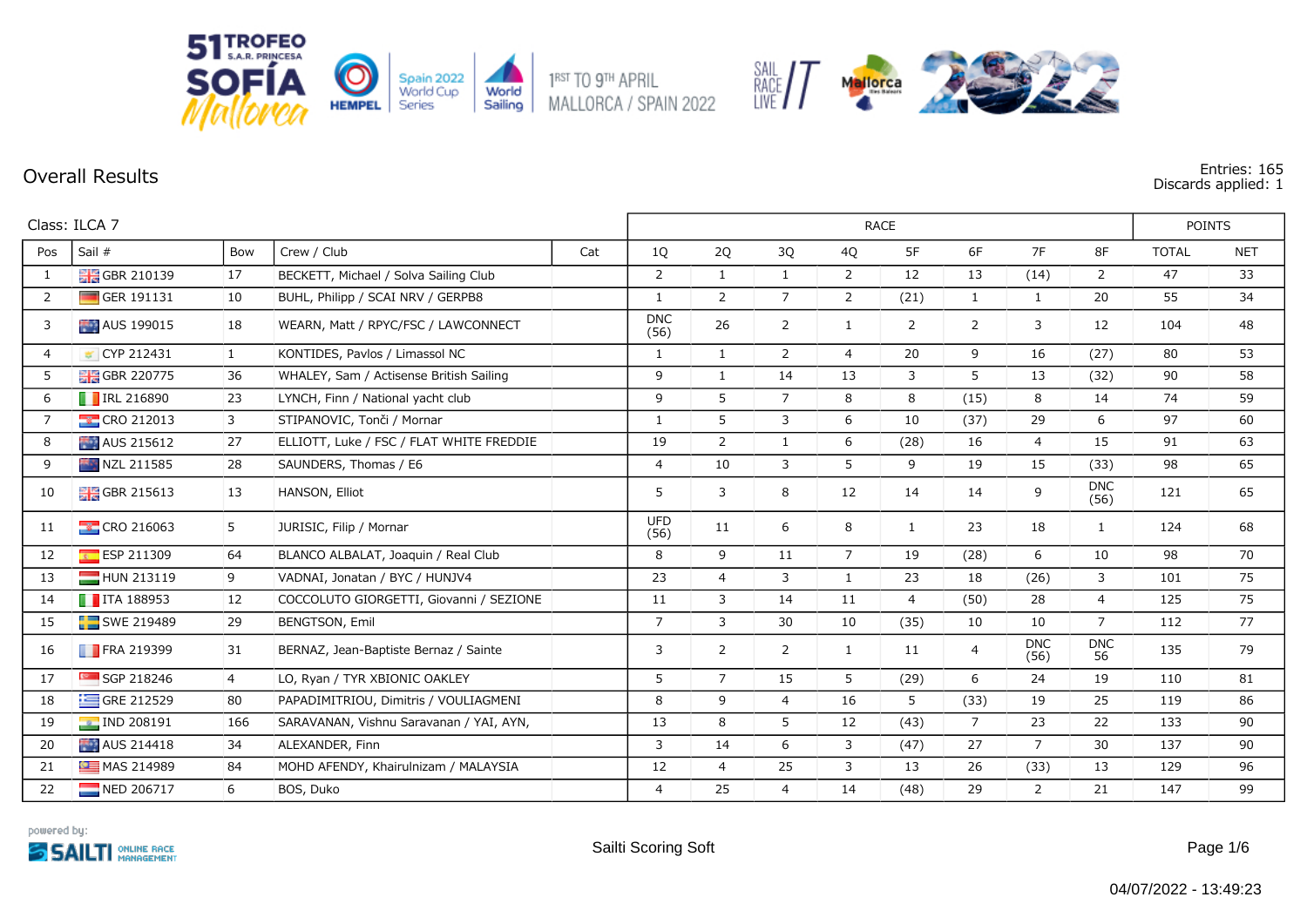| 23 | NED 218399                                                    | 25             | BROEKHUIZEN, Niels / WV Admiraal van         | $\overline{2}$      | 6                  | $\overline{7}$ | 9                  | (38)               | 20                 | 32               | 29                 | 143   | 105   |
|----|---------------------------------------------------------------|----------------|----------------------------------------------|---------------------|--------------------|----------------|--------------------|--------------------|--------------------|------------------|--------------------|-------|-------|
| 24 | $H$ CHI 211771                                                | 19             | SEGUEL LACAMARA, Clemente / Cofradía         | 18                  | 13                 | 23             | $\overline{4}$     | (50)               | 8                  | 5                | 36                 | 157   | 107   |
| 25 | AUS 211556                                                    | 57             | MCAULLAY, Ethan                              | $\overline{3}$      | 9                  | 18             | 5                  | 27                 | 21                 | 25               | (37)               | 145   | 108   |
| 26 | $\blacksquare$ BEL 211777                                     | 8              | VAN LAER, Wannes / FFYB                      | 16                  | $\overline{7}$     | 12             | 6                  | 22                 | (40)               | 30               | 17                 | 150   | 110   |
| 27 | $\blacksquare$ ITA 220655                                     | 20             | CHIAVARINI, Lorenzo Brando                   | $\overline{7}$      | 15                 | 17             | 9                  | 26                 | 11                 | 27               | (50)               | 162   | 112   |
| 28 | <b>FRL 216101</b>                                             | 46             | MCMAHON, Ewan / Howth Yacht Club             | 14                  | 6                  | 19             | 14                 | (49)               | $\mathbf{3}$       | 39               | 18                 | 162   | 113   |
| 29 | PER 217115                                                    | 11             | PESCHIERA, Stefano / Club Regatas Lima /     | 11                  | 13                 | 10             | 10                 | 24                 | 25                 | 20               | (46)               | 159   | 113   |
| 30 | $\blacksquare$ BEL 217927                                     | 26             | DE SMET, William / WWSV Olympic Team         | 6                   | 12                 | 10             | 10                 | 16                 | 24                 | 36               | (43)               | 157   | 114   |
| 31 | <b>D</b> POR 217531                                           | 48             | VILLAX SAMPAIO, Santiago / CNCascais /       | 16                  | 12                 | 22             | 9                  | 18                 | 12                 | (47)             | 41                 | 177   | 130   |
| 32 | <b>ARG 209399</b>                                             | 58             | CARDOZO, Juan Pablo                          | 17                  | 8                  | 13             | $\overline{7}$     | (39)               | 34                 | 17               | 35                 | 170   | 131   |
| 33 | <b>ESP 220064</b>                                             | 149            | CARDONA, Joan / RCN Palma                    | 20                  | 17                 | 17             | 11                 | 53                 | (54)               | 12               | 9                  | 193   | 139   |
| 34 | $\sim$ CAN 217267                                             | 125            | FLOWER, Ben / Paignton                       | 10                  | $\overline{4}$     | 15             | 17                 | <b>UFD</b><br>(56) | 42                 | 35               | 16                 | 195   | 139   |
| 35 | FIN 219212                                                    | 61             | LAUKKANEN, Nooa / BS                         | $\overline{4}$      | 21                 | 9              | $\overline{4}$     | $\overline{7}$     | <b>UFD</b><br>(56) | 49               | 48                 | 198   | 142   |
| 36 | <b>POR 202211</b>                                             | 24             | MARQUES, Eduardo / Capable planet            | 2                   | $\overline{7}$     | 6              | <b>UFD</b><br>(56) | 25                 | 41                 | 34               | 28                 | 199   | 143   |
| 37 | $\blacksquare$ FRA 203855                                     | 33             | BOITE, Alexandre / SRHavre                   | <b>RDG</b><br>17.30 | 23                 | 14             | 15                 | 17                 | 17                 | 41               | (45)               | 189.3 | 144.3 |
| 38 | $\sqrt{\phantom{a}}$ CAN 181191                               | 109            | RAMSHAW, Tom                                 | 21                  | 25                 | $\overline{4}$ | 14                 | 33                 | (44)               | 43               | 5                  | 189   | 145   |
| 39 | $\begin{bmatrix} \bullet \\ \bullet \end{bmatrix}$ CAN 178611 | 51             | KARIM, Fillah / Royal Vancouver Yacht Club / | $\overline{7}$      | 18                 | 23             | 18                 | (52)               | 22                 | 46               | 11                 | 197   | 145   |
| 40 | HUN 213095                                                    | $\overline{7}$ | VADNAI, Benjamin / BYC / HUNBV1              | 12                  | 18                 | 18             | 13                 | 32                 | (46)               | 45               | 8                  | 192   | 146   |
| 41 | MNE 216466                                                    | 44             | DUKIC, Milivoj                               | 9                   | 5                  | 21             | <b>DNC</b><br>(56) | 6                  | 32                 | 40               | 34                 | 203   | 147   |
| 42 | $\sim$ SLO 214148                                             | 30             | ZELKO, Zan Luka / Društvo Maraktiv Maribor / | 6                   | 13                 | 11             | 18                 | 51                 | 43                 | 11               | <b>DNC</b><br>(56) | 209   | 153   |
| 43 | ESP 211436                                                    | 35             | BARRETO HASCHKE, Leopoldo / Real Club        | 6                   | 22                 | 21             | 15                 | 37                 | 31                 | 22               | (40)               | 194   | 154   |
| 44 | GER 218925                                                    | 92             | NAUJOCK, Nico / Verein Seglerhaus am         | 8                   | 6                  | 13             | $7\overline{ }$    | 45                 | (52)               | 51               | 26                 | 208   | 156   |
| 45 | FIN 217648                                                    | 66             | UUSITALO, Valtteri / HSK                     | 5                   | 8                  | 19             | 16                 | 34                 | (51)               | 37               | 39                 | 209   | 158   |
| 46 | $\blacksquare$ ITA 218350                                     | 21             | PLANCHESTAINER, Gianmarco / SEZIONE          | 17                  | 21                 | 9              | 22                 | 15                 | 36                 | 38               | (42)               | 200   | 158   |
| 47 | ESP 211710                                                    | 14             | RODRIGUEZ PEREZ, Joel / Real Club Náutico    | 11                  | 14                 | 5              | 3                  | 42                 | 39                 | 53               | <b>DNC</b><br>(56) | 223   | 167   |
| 48 | <b>H</b> GBR 217303                                           | 89             | FARREN-PRICE, Jacob / Weymouth And           | 26                  | 14                 | 5              | 32                 | 40                 | 30                 | (48)             | 24                 | 219   | 171   |
| 49 | $\sim$ TUR 213512                                             | 32             | CITAK, Yigit Yalcin / Fenerbahce Dogus       | 15                  | 16                 | 16             | 20                 | 31                 | 38                 | (44)             | 44                 | 224   | 180   |
| 50 | <b>ARG 219421</b>                                             | 145            | OLEZA, Facundo / NAVIER-STOKES               | 10                  | <b>DNC</b><br>(56) | 19             | 8                  | 30                 | 48                 | 31               | 38                 | 240   | 184   |
| 51 | NZL 214137                                                    | 49             | GAUTREY, George / Muritai Yacht club /       | 17                  | <b>DNF</b><br>(56) | $\mathbf{1}$   | $\overline{2}$     | 41                 | 49                 | <b>UFD</b><br>56 | 23                 | 245   | 189   |
| 52 | GRE 150374                                                    | 101            | Adonis Bougiouris / GREAB1                   | 10                  | 28                 | 10             | 21                 | <b>DNC</b><br>(56) | 53                 | 21               | 49                 | 248   | 192   |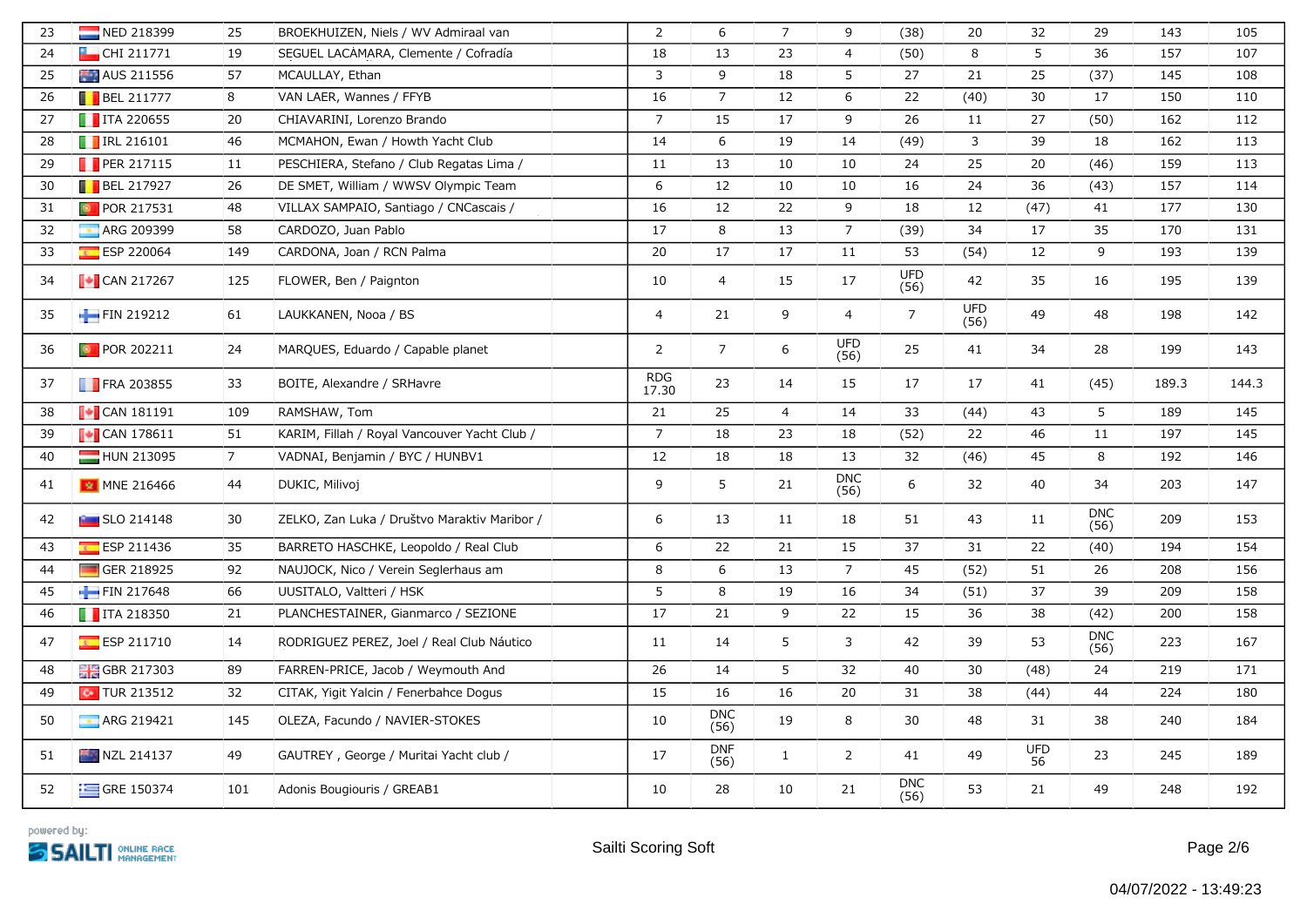| 53 | NED 219686                | 53  | VOETS, Erik / VWDTP                         | 13                 | 16                 | 15 | 26                 | 46           | 47                 | (50)           | 31                 | 244 | 194 |
|----|---------------------------|-----|---------------------------------------------|--------------------|--------------------|----|--------------------|--------------|--------------------|----------------|--------------------|-----|-----|
| 54 | $\sim$ CAN 217718         | 67  | JUHASZ, James / BHYC                        | 27                 | 11                 | 11 | 21                 | 36           | 45                 | (52)           | 51                 | 254 | 202 |
| 55 | CZE 217958                | 129 | TEPLY, Viktor / YC Brno                     | 21                 | <b>DNC</b><br>(56) | 12 | 12                 | 44           | 35                 | 42             | 47                 | 269 | 213 |
| 56 | • JPN 216228              | 78  | SEGAWA, Kazumasa                            | (29)               | 19                 | 8  | 28                 | 5            | 6                  | 5              | 17                 | 117 | 88  |
| 57 | $\blacksquare$ CAN 218332 | 39  | RUITENBERG, Luke / RNSYS                    | 15                 | 15                 | 30 | 22                 | (40)         | 3                  | $\overline{4}$ | $\overline{7}$     | 136 | 96  |
| 58 | $\sqrt{2}$ ISR 202121     | 83  | GOLANI, Omer / THE O.G                      | 13                 | 22                 | 26 | 19                 | (33)         | 16                 | $\overline{7}$ | $\overline{2}$     | 138 | 105 |
| 59 | <b>B</b> SUI 218263       | 65  | VERHULST, Gauthier / CNP / GYC / QALF       | 24                 | 15                 | 27 | 16                 | (42)         | 17                 | 3              | $\overline{4}$     | 148 | 106 |
| 60 | ARG 213387                | 15  | GUARAGNA RIGONAT, Francisco / GOVE 3        | <b>DNC</b><br>(56) | 11                 | 28 | 11                 | 16           | 11                 | 16             | 13                 | 162 | 106 |
| 61 | <b>EXP</b> CRO 217717     | 37  | GASPIC, Bruno / Mornar                      | 21                 | 17                 | 29 | 17                 | $\mathbf{1}$ | 5                  | 17             | (50)               | 157 | 107 |
| 62 | <b>H</b> GBR 216385       | 43  | WHITELEY, Daniel / Port Dinorwic/ Trearddur | 22                 | 10                 | 28 | 19                 | (43)         | 22                 | 11             | $\mathbf{1}$       | 156 | 113 |
| 63 | GRE 210600                | 86  | PANAGIOTIDIS, Anastasios / Nautical club of | 14                 | 24                 | 22 | 28                 | 24           | $\mathbf{1}$       | 6              | (29)               | 148 | 119 |
| 64 | $\sim$ TUR 191719         | 41  | ABAY, Berkay / Turkish Sailing Federation / | 28                 | <b>STP</b><br>18   | 18 | 27                 | (31)         | 4                  | 20             | 12                 | 158 | 127 |
| 65 | <b>SWE 219211</b>         | 74  | KARK, Wilhelm / RSYC                        | 14                 | 19                 | 24 | 25                 | 25           | (29)               | $\overline{2}$ | 21                 | 159 | 130 |
| 66 | GER 219470                | 108 | CONRADI, Tim / DUYC                         | 22                 | 32                 | 9  | 23                 | (48)         | 40                 | $\mathbf{1}$   | 8                  | 183 | 135 |
| 67 | $\blacksquare$ ITA 220076 | 63  | PERONI, Dimitri / Fraglia Vela Malcesine /  | 28                 | 20                 | 16 | 21                 | 21           | 13                 | (31)           | 16                 | 166 | 135 |
| 68 | SWE 219412                | 100 | LINDQVIST, Ludde / KSSS                     | 26                 | 26                 | 12 | 29                 | (44)         | 32                 | 8              | 3                  | 180 | 136 |
| 69 | GER 191899                | 73  | WALKENBACH, Philip / AMELIE                 | (35)               | 32                 | 20 | 23                 | 27           | $\overline{2}$     | 18             | 20                 | 177 | 142 |
| 70 | <b>H</b> GBR 216373       | 71  | PERCIVAL-COOKE, James / Weymouth &          | 26                 | 30                 | 16 | 13                 | (37)         | 24                 | 26             | 9                  | 181 | 144 |
| 71 | PUR 174311                | 117 | FERNANDEZ, Pedro / Club Nautico De San      | 25                 | 16                 | 34 | 31                 | 20           | <b>UFD</b><br>(56) | 10             | 10                 | 202 | 146 |
| 72 | FRA 219102                | 47  | KOWALSKI, Alexandre / Brest Bretagne        | 23                 | 24                 | 21 | 22                 | $2^{\circ}$  | (37)               | 24             | 37                 | 190 | 153 |
| 73 | B HKG 171979              | 52  | BEZY, Nicholas / HKSI / BIG NICK ENERGY     | 31                 | 19                 | 29 | <b>UFD</b><br>(56) | 36           | $\overline{7}$     | 14             | 18                 | 210 | 154 |
| 74 | $\blacksquare$ ITA 218921 | 97  | BARABINO, Cesare / YACHT CLUB COSTA         | 20                 | 12                 | 27 | 19                 | 8            | 46                 | (51)           | 24                 | 207 | 156 |
| 75 | THA 213137                | 38  | ROMANYK, Arthit Mikhail / European Sailing  | 24                 | 23                 | 8  | 26                 | 29           | (36)               | 30             | 19                 | 195 | 159 |
| 76 | AUS 181887                | 95  | KING, Samuel / Royal yacht club Tasmania /  | 27                 | 31                 | 25 | 27                 | 10           | 10                 | 29             | (35)               | 194 | 159 |
| 77 | AUS 217309                | 146 | ELLIOTT-SHIRCORE, Stefan / ACE OF           | 15                 | 20                 | 31 | 20                 | 22           | (43)               | 21             | 31                 | 203 | 160 |
| 78 | $\sim$ CAN 216264         | 72  | ANDERSON, Ryan Anderson / Royal Nova        | 22                 | 39                 | 29 | 15                 | (49)         | 21                 | 23             | 14                 | 212 | 163 |
| 79 | MNE 220640                | 81  | MARKOVIC, Ilija                             | 20                 | 25                 | 31 | 28                 | (35)         | 12                 | 32             | 15                 | 198 | 163 |
| 80 | <b>TRL 216116</b>         | 98  | MCMAHON, Jamie / Howth Yacht Club           | 12                 | 10                 | 27 | 33                 | 14           | (49)               | 35             | 32                 | 212 | 163 |
| 81 | $\blacksquare$ ITA 219281 | 50  | MUSONE, Giacomo / CLUB NAUTICO RIMINI       | 19                 | 29                 | 23 | (34)               | 30           | 33                 | 9              | 26                 | 203 | 169 |
| 82 | <b>ARG 211570</b>         | 123 | VIDAL, Agustin / 400 YACHT CC / AGUSTIN     | 30                 | 33                 | 17 | 20                 | (46)         | 26                 | 15             | 30                 | 217 | 171 |
| 83 | GER 215513                | 96  | BARTH, Justin / Berliner Yacht Club         | 35                 | 18                 | 25 | 24                 | 19           | 15                 | 40             | <b>DNC</b><br>(56) | 232 | 176 |
| 84 | GRE 201659                | 164 | TSARAMYRSIS, Patroklos-Theodoros / PSC      | 34                 | 34                 | 30 | 27                 | 18           | 18                 | 22             | (39)               | 222 | 183 |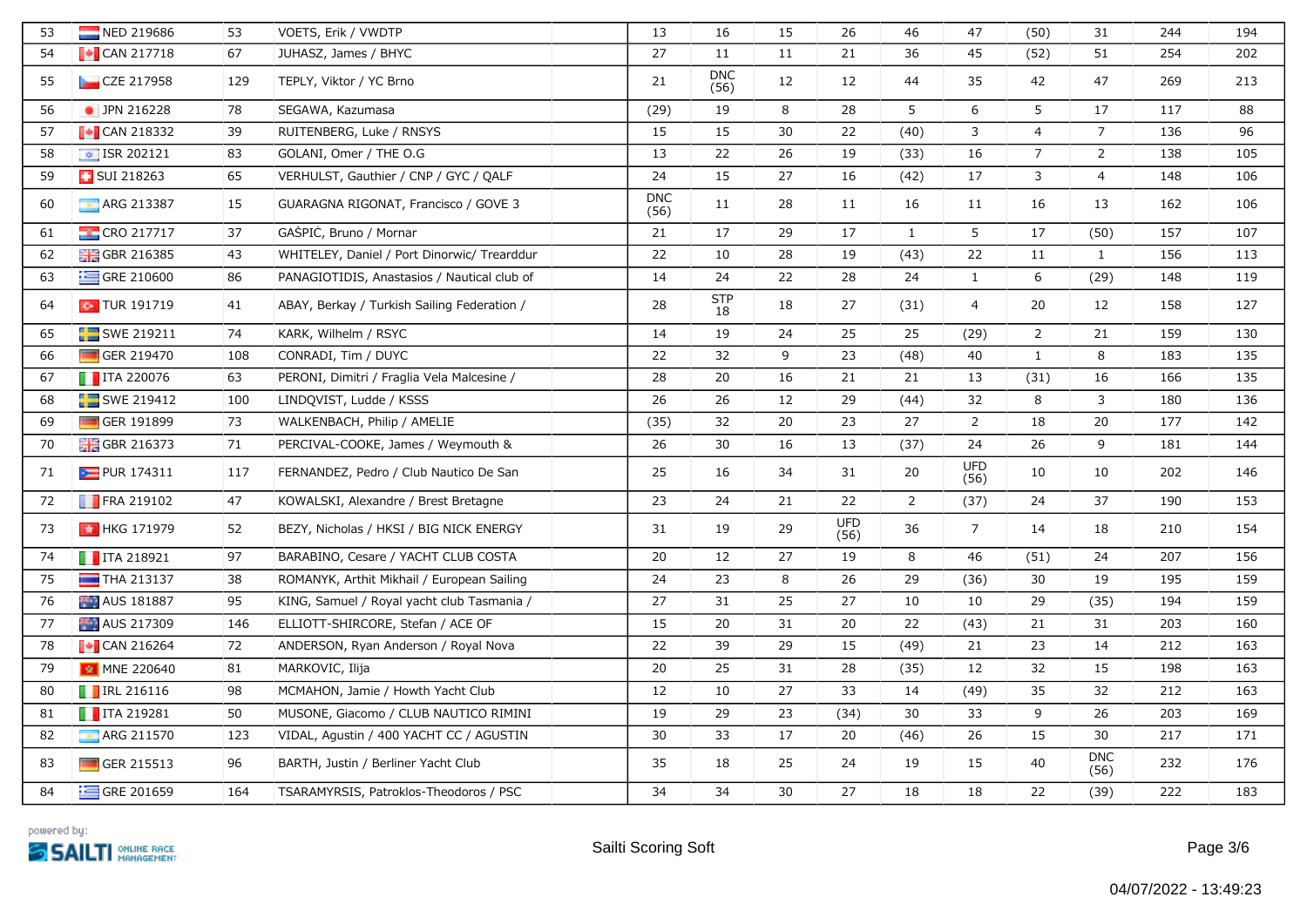| 85  | $\blacksquare$ ITA 219130 | 91  | PAULON, Matteo / CIRCOLO VELA TORBOLE        | 19                 | 26   | 22                 | 23                 | 3                  | <b>UFD</b><br>(56) | 42                 | 49                 | 240 | 184 |
|-----|---------------------------|-----|----------------------------------------------|--------------------|------|--------------------|--------------------|--------------------|--------------------|--------------------|--------------------|-----|-----|
| 86  | $\Box$ LTU 211112         | 88  | PAJARSKAS, Martis                            | <b>UFD</b><br>(56) | 31   | 20                 | 17                 | 32                 | 47                 | 13                 | 25                 | 241 | 185 |
| 87  | NZL 217841                | 130 | DEEGAN, Luke                                 | 33                 | 28   | 36                 | 26                 | 15                 | (39)               | 19                 | 28                 | 224 | 185 |
| 88  | ESP 209162                | 54  | CAZADOR RIBERA, Pep / CN s'Arenal / SAILTI   | 31                 | 29   | 26                 | 40                 | 13                 | (45)               | 41                 | 6                  | 231 | 186 |
| 89  | $\boxed{\div}$ ISR 214931 | 77  | BEN HAROSH, Maor / hapoel nahriyha / SOKO    | 30                 | 36   | 37                 | 30                 | (41)               | 8                  | 34                 | 11                 | 227 | 186 |
| 90  | GRE 217287                | 112 | PAPADAKOS, Georgios / NCEF                   | (41)               | 39   | 28                 | 31                 | 6                  | 31                 | 27                 | 36                 | 239 | 198 |
| 91  | <b>EXECRO 219759</b>      | 128 | GASPIC, Stipe / STUKA U SLAGU                | 36                 | 29   | 24                 | <b>STP</b><br>31   | 4                  | 30                 | (45)               | 44                 | 243 | 198 |
| 92  | $\blacksquare$ MEX 213173 | 168 | GENTRY, Yanic / Vallarta Yacht Club / SYLVIE | 25                 | 31   | 35                 | 32                 | 17                 | 27                 | (39)               | 34                 | 240 | 201 |
| 93  | NZL 218101                | 169 | CASHMORE, Luke / Wakatere Boating Club       | 29                 | 27   | 36                 | 33                 | 11                 | (42)               | 33                 | 33                 | 244 | 202 |
| 94  | PER 204570                | 111 | SANGUINETI, Renzo Sanguineti                 | 36                 | 33   | 39                 | 32                 | 23                 | (50)               | 37                 | 5                  | 255 | 205 |
| 95  | ESP 214433                | 110 | FLORES MARTÍN, Guillermo / Club Náutico Rio  | 33                 | 27   | (40)               | 33                 | 38                 | 9                  | 25                 | 40                 | 245 | 205 |
| 96  | $\sim$ TUR 215394         | 141 | ALPKOCAK, Umut Efe / Galatasaray Sailing     | 39                 | 37   | 33                 | 29                 | 9                  | 23                 | (43)               | 41                 | 254 | 211 |
| 97  | $\frac{1}{2}$ NOR 219646  | 87  | HAGLAND, Olai / Stavanger Seilforening       | 23                 | 20   | 20                 | 36                 | 54                 | 14                 | 46                 | <b>DNC</b><br>(56) | 269 | 213 |
| 98  | <b>CRO 218915</b>         | 124 | CVINAR, Alec / JK Orsan                      | 32                 | 27   | 32                 | 24                 | $\overline{7}$     | (51)               | 48                 | 45                 | 266 | 215 |
| 99  | <b>ESP 218277</b>         | 94  | PLOMER QUIROGA, Mario / CV Puerto            | <b>UFD</b><br>(56) | 36   | 26                 | 29                 | 39                 | 25                 | 38                 | 23                 | 272 | 216 |
| 100 | $E$ ESP 217170            | 45  | CASTELLVÍ MELIÀ, Ricard / Club Nàutic        | 18                 | 35   | 24                 | 24                 | (52)               | 44                 | 50                 | 22                 | 269 | 217 |
| 101 | $\Box$ LTU 213078         | 116 | STRELČIŪNAS, Vėjas / PESSIMIST               | 27                 | 34   | 33                 | 25                 | (51)               | 41                 | 12                 | 51                 | 274 | 223 |
| 102 | ESP 217401                | 142 | GOROSTEGUI, Victor / Real Club Marítimo de   | 25                 | 22   | 35                 | 36                 | 28                 | 48                 | <b>DNC</b><br>(56) | 42                 | 292 | 236 |
| 103 | <b>GUA 211981</b>         | 16  | MAEGLI, Juan Ignacio Maegli / Los Sauces /   | 16                 | 23   | 13                 | 25                 | <b>DNC</b><br>(56) | <b>DNC</b><br>56   | <b>DNC</b><br>56   | 47                 | 292 | 236 |
| 104 | $\blacksquare$ SLO 218578 | 107 | OREL, Liam / Jadralni klub Jadro Koper       | 24                 | 40   | 36                 | 37                 | (47)               | 19                 | 44                 | 38                 | 285 | 238 |
| 105 | $\blacksquare$ CAN 209616 | 40  | WACHHOLZ, Forrest / Barrie YC / JIMMY'S      | 37                 | 21   | 37                 | <b>UFD</b><br>(56) | 53                 | 20                 | 28                 | 43                 | 295 | 239 |
| 106 | CZE 218203                | 62  | HALOUZKA, Jakub / RESURRECTION               | 29                 | 38   | 39                 | 34                 | (45)               | 38                 | 36                 | 27                 | 286 | 241 |
| 107 | $E$ ESP 213863            | 70  | SUAREZ PEREZ, Gonzalo / Club Náutico Altea   | 18                 | 28   | <b>DNC</b><br>(56) | 18                 | 34                 | 35                 | <b>DNC</b><br>56   | <b>DNC</b><br>56   | 301 | 245 |
| 108 | FIN 211267                | 68  | DAHLBERG, Otto / N                           | 28                 | 43   | 34                 | 38                 | 26                 | 34                 | (49)               | 46                 | 298 | 249 |
| 109 | NED 211003                | 55  | VAN OFWEGEN, Thomas / KNZ&RV                 | 34                 | 24   | 38                 | <b>UFD</b><br>(56) | <b>STP</b><br>13   | 28                 | <b>DNC</b><br>56   | <b>DNC</b><br>56   | 305 | 249 |
| 110 | <b>B</b> SRB 218536       | 104 | BANJAC, Nikola / JK GEMAX / ELEMENT 6        | 35                 | 32   | 32                 | 39                 | 50                 | (52)               | 47                 | 48                 | 335 | 283 |
| 111 | $\Box$ THA 211027         | 75  | PUNJAMALA, Chusitt / RVYC                    | 37                 | 30   | (42)               | 39                 | 9                  | 1                  | $\overline{2}$     | $\overline{2}$     | 162 | 120 |
| 112 | <b>BRN 212489</b>         | 122 | JANAHI, Abdulla / JANAHI                     | 32                 | (43) | 34                 | 35                 | $\overline{2}$     | 12                 | $\overline{7}$     | 16                 | 181 | 138 |
| 113 | <b>DEN 217911</b>         | 69  | KRABBE-CHRISTENSEN, Andreas / Kongelig       | 38                 | (43) | 37                 | 30                 | 13                 | 8                  | 11                 | 6                  | 186 | 143 |
| 114 | AUS 217316                | 147 | COMPTON, Michael / SoPYC/FSC / TBA           | 36                 | 38   | 33                 | (42)               | 3                  | 13                 | 18                 | $\overline{4}$     | 187 | 145 |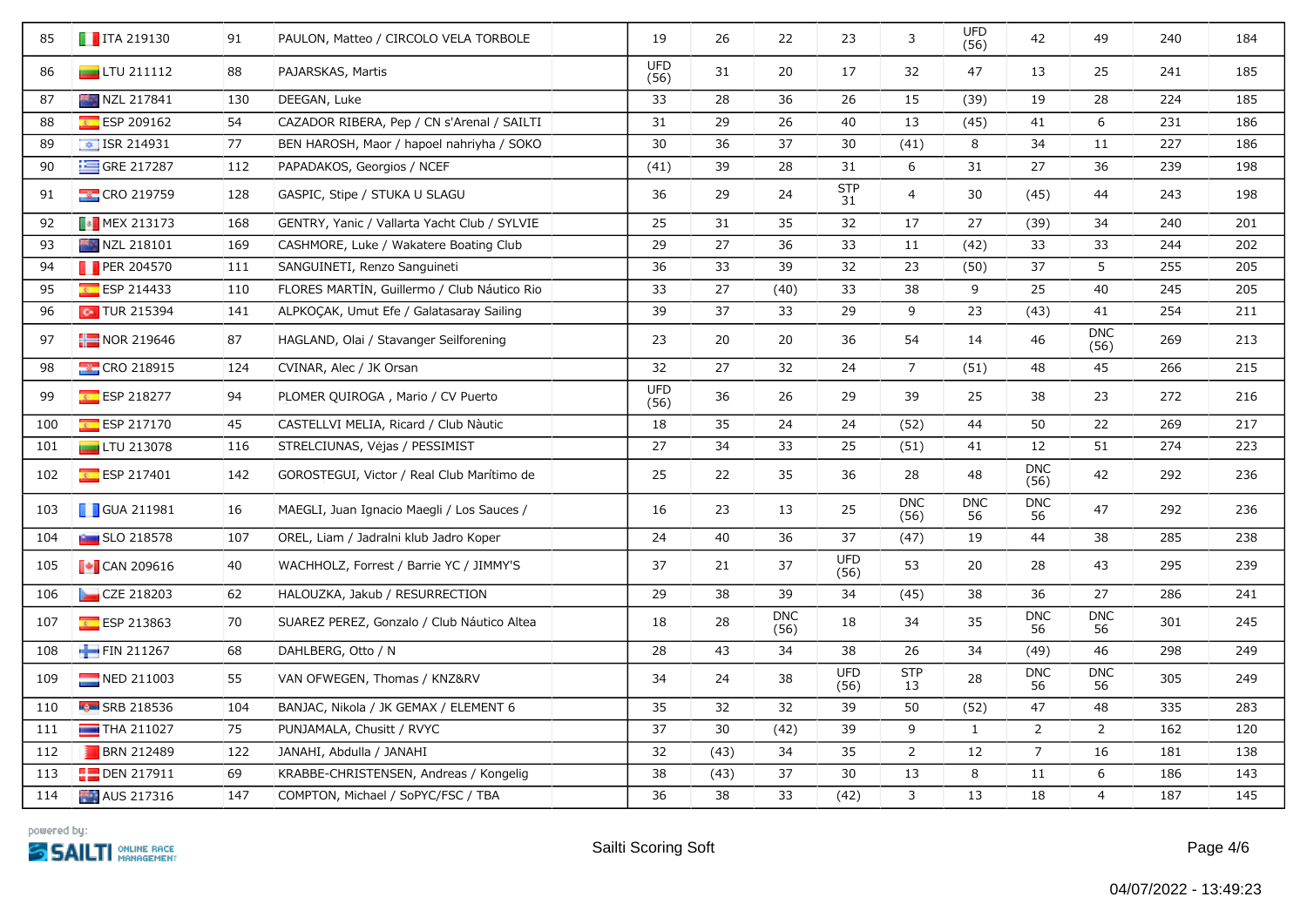| 115 | <b>PD</b> POR 212255                                          | 56  | MATEUS, Lourenço / Clube Naval de           | <b>UFD</b><br>(56) | 30                 | 41   | 31                 | 34                 | 10               | $\mathbf{1}$       | $\mathbf{1}$       | 204 | 148 |
|-----|---------------------------------------------------------------|-----|---------------------------------------------|--------------------|--------------------|------|--------------------|--------------------|------------------|--------------------|--------------------|-----|-----|
| 116 | A LCA 213114                                                  | 60  | CHEVRIER, Luc                               | 32                 | 36                 | 38   | (41)               | 31                 | 11               | 5                  | 3                  | 197 | 156 |
| 117 | <b>DEN 218174</b>                                             | 76  | BORCH, Nikolaj Rørholm Borch / Roskilde     | 34                 | 41                 | (44) | 37                 | 17                 | 2                | 12                 | 20                 | 207 | 163 |
| 118 | <b>H</b> GBR 219332                                           | 106 | FARLEY, Arthur / GOODALL ROOFING            | 31                 | (46)               | 35   | 36                 | $\mathbf{1}$       | 32               | 3                  | 27                 | 211 | 165 |
| 119 | $\frac{1}{2}$ ARU 217178                                      | 99  | VAN AANHOLT, Just / LUCKY 8                 | (45)               | 40                 | 41   | 40                 | 28                 | $\overline{7}$   | 10                 | 5                  | 216 | 171 |
| 120 | ESP 217191                                                    | 160 | SEGUI MEARNS, Javier / RCN Pto Pollença     | 30                 | 45                 | 32   | (46)               | 30                 | 5                | 16                 | 13                 | 217 | 171 |
| 121 | <b>POL 191157</b>                                             | 85  | MALINOWSKI, Piotr                           | 33                 | 35                 | (42) | 42                 | 40                 | 21               | $\overline{4}$     | 8                  | 225 | 183 |
| 122 | <b>H</b> GBR 218158                                           | 119 | FOSTER, James Foster / Poole Yacht Club     | 39                 | 35                 | (46) | 38                 | 11                 | 26               | 20                 | 15                 | 230 | 184 |
| 123 | $\begin{bmatrix} \bullet \\ \bullet \end{bmatrix}$ CAN 215019 | 59  | BRUCE, Liam / Port Credit Yacht Club/CSDS / | (41)               | 40                 | 39   | 39                 | 36                 | 20               | 8                  | $\overline{7}$     | 230 | 189 |
| 124 | $\sim$ CAN 216284                                             | 135 | STRUTHERS, Norman Struthers                 | 41                 | (45)               | 45   | 34                 | 22                 | 22               | 17                 | 9                  | 235 | 190 |
| 125 | <b>H</b> GBR 218433                                           | 161 | WOLGRAM, Kai / Llyn Brenig Sailing Club     | (40)               | 33                 | 40   | 38                 | 26                 | 30               | 6                  | 17                 | 230 | 190 |
| 126 | CZE 220650                                                    | 148 | TEPLY, Ondrej / Jachtklub Brno              | 42                 | 42                 | 31   | 35                 | $\overline{7}$     | 18               | <b>UFD</b><br>(56) | 22                 | 253 | 197 |
| 127 | $E$ ESP 218006                                                | 118 | BENEYTO LANCHO, Samuel / Real Club          | 43                 | 41                 | (48) | 47                 | 23                 | 14               | 25                 | 10                 | 251 | 203 |
| 128 | $\blacksquare$ ITA 218910                                     | 121 | VALENTINO, Luca / CIRCOLO VELICO            | <b>UFD</b><br>(56) | 38                 | 47   | 43                 | 24                 | 6                | 19                 | 26                 | 259 | 203 |
| 129 | $\frac{1}{2}$ CRO 216064                                      | 103 | GOLUBIĆ, Božidar / Mornar                   | 39                 | 44                 | 40   | 44                 | 6                  | 17               | 15                 | <b>UFD</b><br>(56) | 261 | 205 |
| 130 | <b>BR</b> GBR 218940                                          | 162 | HOPKINS, Jack / Delph Sailing Club          | 43                 | 42                 | (47) | 41                 | $\overline{4}$     | 23               | 28                 | 25                 | 253 | 206 |
| 131 | <b>DEN 218709</b>                                             | 143 | FREDERIKSEN, Kenneth Vedel Buchardt         | 46                 | (47)               | 38   | 47                 | 14                 | 37               | 13                 | 12                 | 254 | 207 |
| 132 | ARG 213785                                                    | 131 | CLOOS, Andres / Yacht Club Olivos / MAGO    | (44)               | 44                 | 43   | 35                 | 35                 | 29               | 14                 | 18                 | 262 | 218 |
| 133 | $F0$ BER 209338                                               | 105 | SMITH, Benn                                 | 37                 | <b>DSQ</b><br>(56) | 45   | 42                 | 27                 | 19               | 22                 | 28                 | 276 | 220 |
| 134 | ESP 212489                                                    | 157 | LORA GARCÍA, Rafael Pablo / Real Club       | 42                 | (46)               | 42   | 40                 | 32                 | 24               | 24                 | 32                 | 282 | 236 |
| 135 | <b>ARG 219346</b>                                             | 136 | MALDONADO CERDERA, Mateo / Hot Wind         | 38                 | 34                 | 44   | 46                 | (49)               | 38               | 26                 | 11                 | 286 | 237 |
| 136 | $\blacksquare$ ITA 217738                                     | 133 | LIBRI, Edoardo / CLUB VELA                  | <b>UFD</b><br>(56) | 39                 | 45   | 43                 | 47                 | 33               | 9                  | 23                 | 295 | 239 |
| 137 | $\blacksquare$ IND 220589                                     | 167 | NAIN, Gitesh / GITESH                       | <b>DNC</b><br>(56) | 42                 | 41   | 44                 | 33                 | 3                | 21                 | <b>DNC</b><br>56   | 296 | 240 |
| 138 | AUT 212177                                                    | 113 | KÜBBER, Clemens / UYCNS                     | 42                 | 41                 | 48   | <b>UFD</b><br>(56) | 20                 | 28               | 31                 | 34                 | 300 | 244 |
| 139 | $\blacksquare$ ITA 217715                                     | 140 | NATALE, Claudio / CLUB VELA                 | 38                 | <b>UFD</b><br>(56) | 43   | 43                 | 19                 | <b>DNE</b><br>56 | 27                 | 24                 | 306 | 250 |
| 140 | <b>B</b> MEX 200374                                           | 93  | BENITEZ, Gerardo                            | 40                 | 37                 | 44   | 37                 | <b>DNC</b><br>(56) | <b>DNC</b><br>56 | 23                 | 14                 | 307 | 251 |
| 141 | <b>BAH 213428</b>                                             | 144 | HIGGINS, Joshua / Harbour Island Sailing    | 43                 | 44                 | 43   | 46                 | 16                 | 41               | <b>DNC</b><br>(56) | 19                 | 308 | 252 |
| 142 | $E$ ESP 204151                                                | 127 | SITGES, Miquel / CMSAP - C'an Pastilla      | <b>DNC</b><br>(56) | <b>DNC</b><br>56   | 47   | 49                 | 8                  | 16               | 35                 | 42                 | 309 | 253 |
| 143 | $\sim$ TUR 211905                                             | 172 | EYRIPARMAK, Umut / Galatasaray Sailing      | 47                 | (51)               | 49   | 49                 | 12                 | 35               | 33                 | 29                 | 305 | 254 |
|     |                                                               |     |                                             |                    |                    |      |                    |                    |                  |                    |                    |     |     |